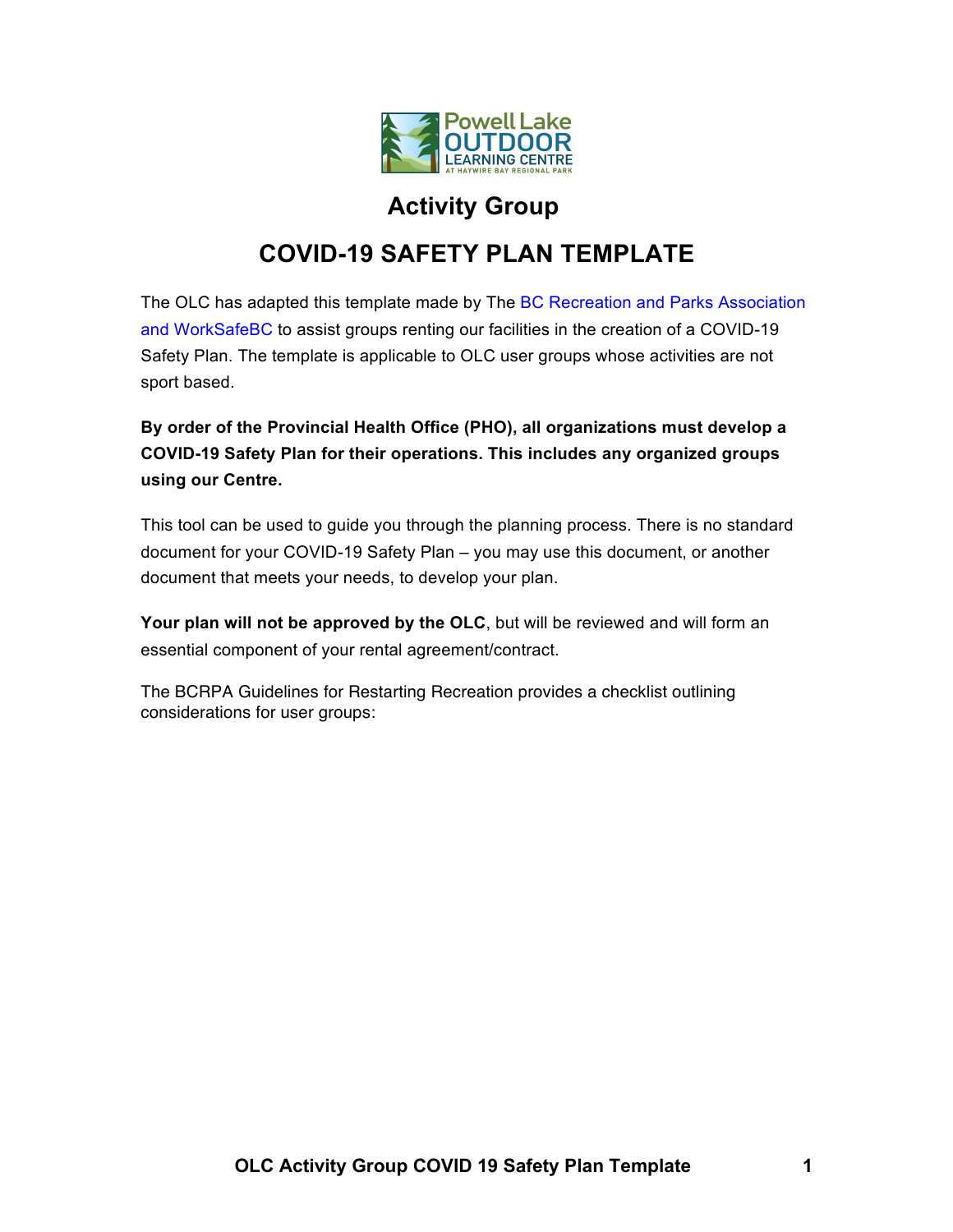| <b>KEY CONSIDERATIONS</b>                | <b>USER GROUPS TO CONSIDER</b>                                                                                           |
|------------------------------------------|--------------------------------------------------------------------------------------------------------------------------|
| <b>Physical Distancing of at least 2</b> | Procedures outlining how participants will maintain minimum                                                              |
| metres                                   | distance; establish minimum distance based on type activity;                                                             |
|                                          | may include a site plan.                                                                                                 |
|                                          |                                                                                                                          |
|                                          | Procedures outlining how spectators will maintain physical                                                               |
|                                          | distancing.                                                                                                              |
|                                          | Procedures for access and egress from facility including                                                                 |
|                                          | parking lots.                                                                                                            |
| <b>Frequent Hand Hygiene</b>             | Procedures to promote hand hygiene, including advising users                                                             |
|                                          | to wash hands before arrival and after play, to provide                                                                  |
|                                          | personal hand sanitizer.                                                                                                 |
| <b>Cleaning and Disinfection</b>         | Users will sanitize their own equipment and do so with their                                                             |
|                                          | own cleaning supplies.                                                                                                   |
| <b>Gatherings (group size determined</b> | Confirmation of adherence to facility use area(s) maximum                                                                |
| by physical distancing requirement)      | participant count for space being used.                                                                                  |
| <b>Participants Who Are III</b>          | Process for advising participants in advance about personal                                                              |
|                                          | health and addressing individuals exhibiting signs of illness on                                                         |
|                                          | site.                                                                                                                    |
| <b>Sharing of Equipment</b>              | Procedures for managing equipment needs for participants to                                                              |
| <b>Communication Plan</b>                | avoid sharing of items.                                                                                                  |
|                                          | Evidence of communications to employees, volunteers, and<br>participants to reinforce safety control measures.           |
|                                          |                                                                                                                          |
| <b>Training of Employees/Volunteers</b>  | Evidence of training for individuals leading or supporting<br>activities, per industry requirements (ie WorkSafeBC, etc) |
|                                          |                                                                                                                          |
|                                          | New coaching/instructor guidelines.                                                                                      |
| <b>Emergency Procedures</b>              | Updated procedures for first aid, medical assistance, PPE                                                                |
|                                          | supplies, and protocol response to cases or outbreaks.                                                                   |

#### **Step 1: Review the OLC COVID-19 Safety Plan** is a recommended to guide use  $\alpha$  and  $\beta$  and  $\beta$

 $\Box$  We have received and reviewed the OLC COVID-19 Safety Plan specific to the facility/space we are requesting to use, and aligned our COVID-19 Safety Plan with the OLC Plan.

#### **Step 2: Assess the risks at your activity**

Identify areas where there may be risks, either through close physical proximity or through contaminated surfaces. The closer together individuals are and the longer they are close to each other, the greater the risk.

- $\Box$  We have identified areas where people gather.
- $\Box$  We have identified situations and processes where individuals are close to one another or members of the public.
- $\Box$  We have identified the equipment and /or objects that may be shared by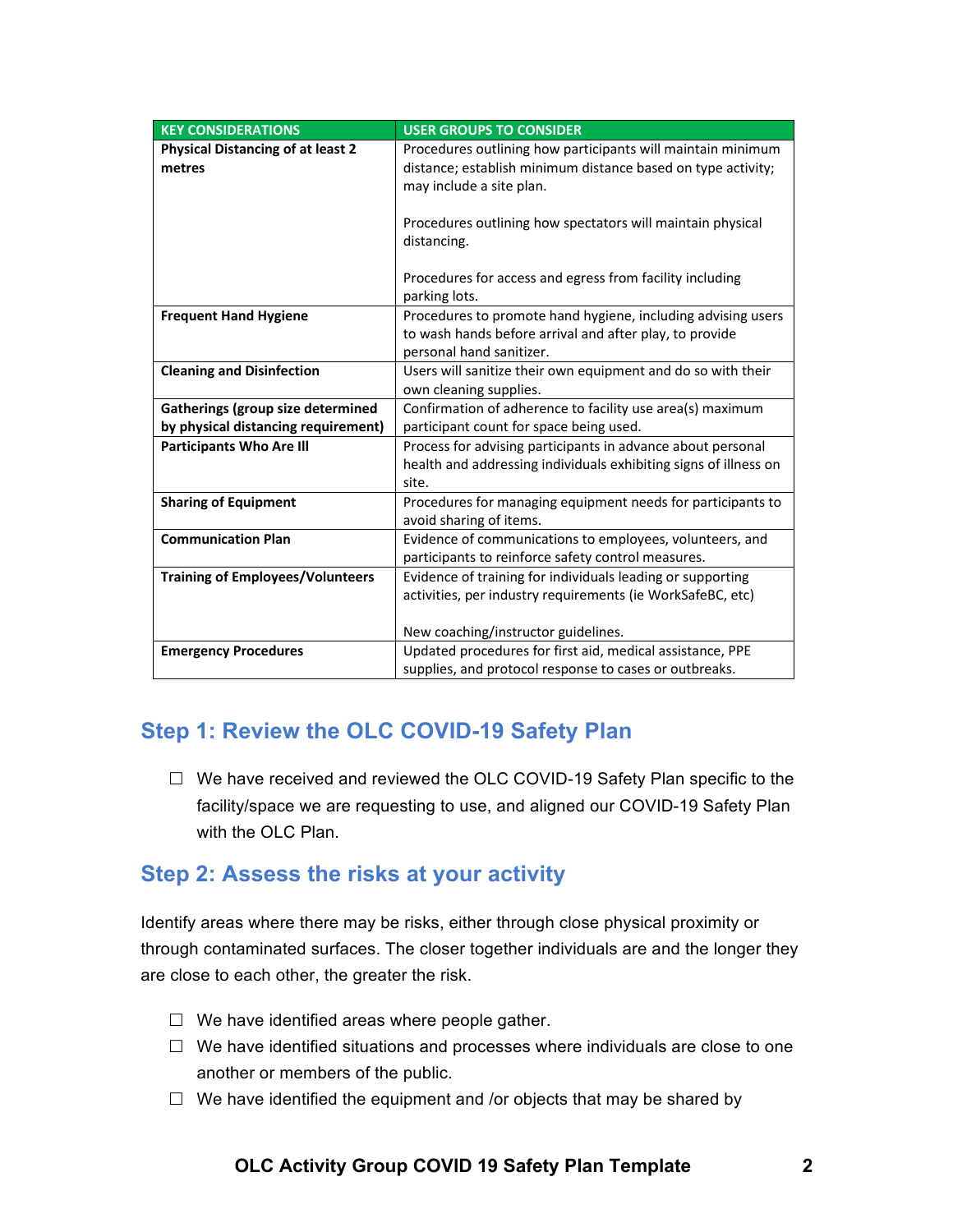individuals.

 $\Box$  We have identified surfaces that people touch often.

#### **Step 3: Implement protocols to reduce the risks**

Select and implement protocols to minimize the risks of transmission. Look to the following for information, input, and guidance:

- $\Box$  BCRPA recreation sector Guidelines
- $\Box$  OLC facility guidelines
- $\Box$  Orders, guidance, and notices issued by the Provincial Health Officer (PHO)

Ensure you have a risk reduction plan that includes the following levels of protection cited by the BC Provincial Government:

#### **First level protection (elimination): Limit the number of people and ensure physical distance whenever possible**

- $\Box$  We have established maximum participant numbers for our program that meets facility requirements and does not exceed the PHO mass gathering limit of 50.
- $\Box$  We have implemented measures to keep participants and others at least 2 metres apart for non- active and transitory activities and 5 metres apart for active activities, wherever possible.
- $\Box$  We have communicated to our participants the occupancy limits for common areas we are using such as meeting rooms, change rooms, washrooms.

#### **Measures in place**

List your control measures for maintaining physical distance in your activity environment.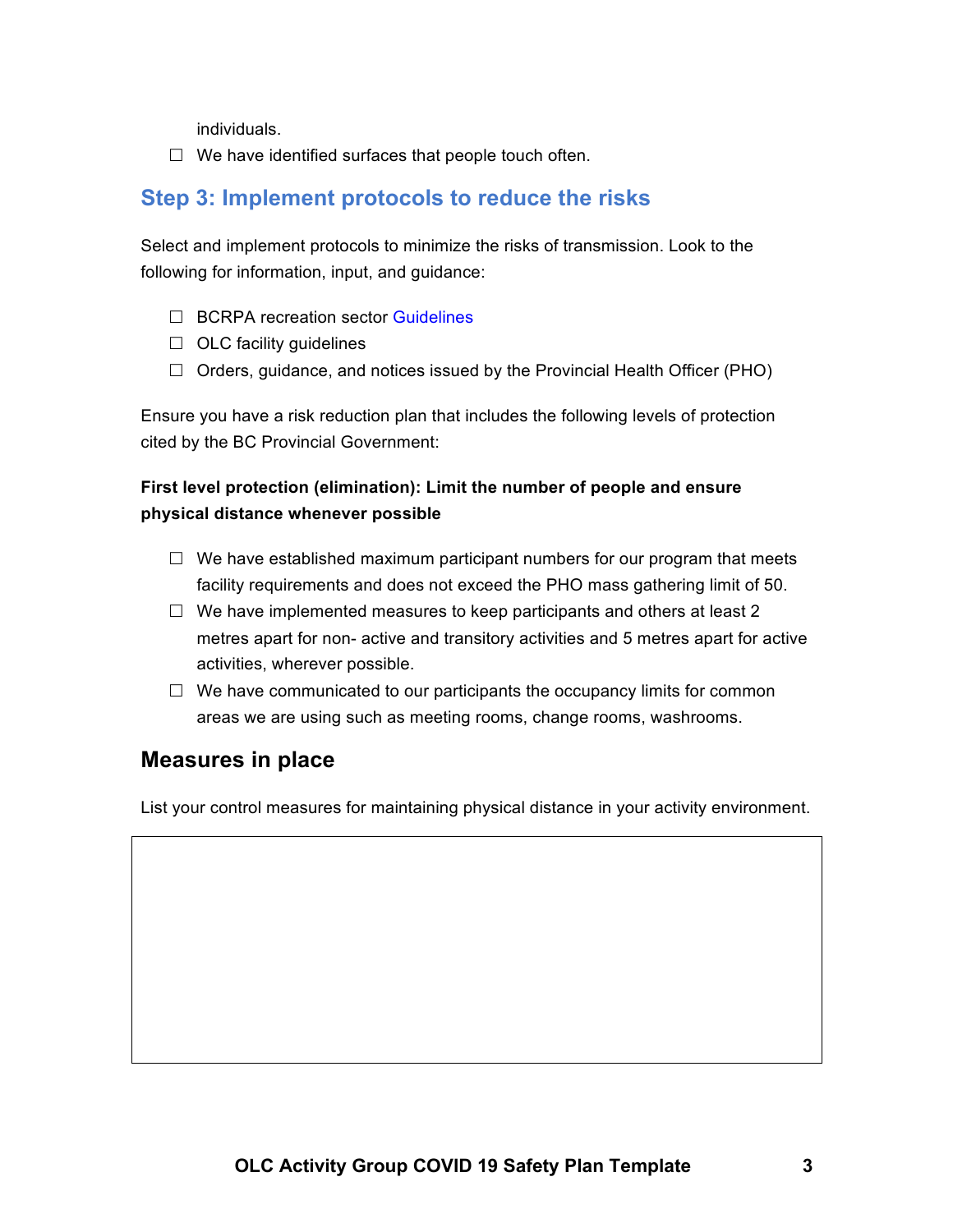## **Second level protection (engineering): Barriers and partitions**

- $\Box$  We have considered and are prepared to bring barriers to separate activity participants where they can't keep physically distant.
- $\Box$  We have discussed with the OLC facility management the engineering barriers that have been installed.

#### **Measures in place**

Describe how barriers or partitions will be used in your environment (if appropriate).

### **Third level protection (administrative): Rules and guidelines**

- $\Box$  We have identified rules and quidelines for how participants, volunteers, spectators (as applicable) should conduct themselves in order to reduce transmission of COVID-19.
- $\Box$  We have clearly communicated these rules and guidelines through a combination of digital messaging and signage.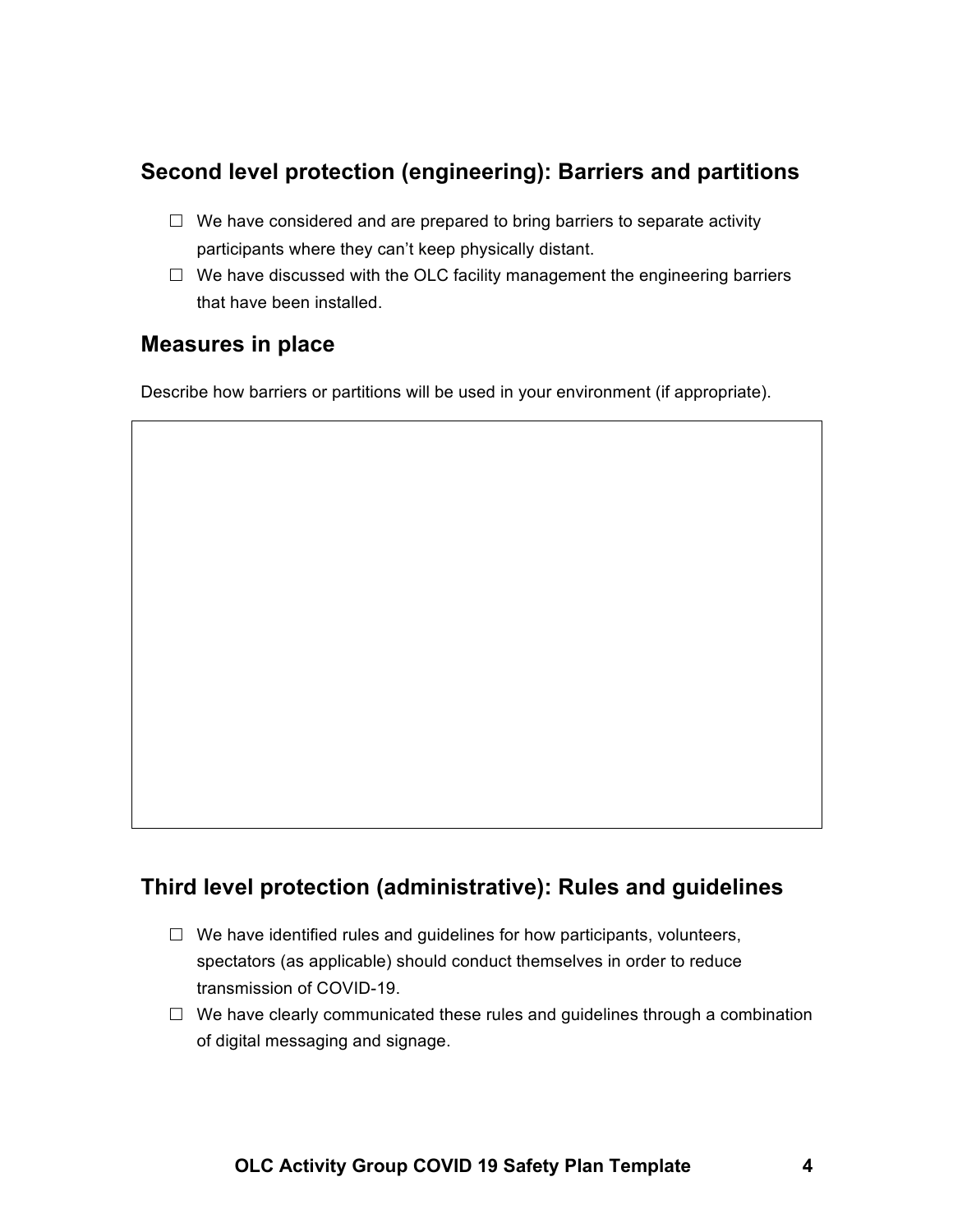### **Measures in place**

List the rules and guidelines that everyone is required to follow in order to remain two/five metres apart (as applicable based on activity). This should include movement from the parking lot or arrival area to the rented area and back. The rules must include things like how the 2 metre distance between participants will be maintained, how the capacity limit will be ensured, how congested areas will be managed to reduce gathering and lingering, hand hygiene protocols (come with clean hands, bring and frequently use personal hand sanitizers), no sharing of equipment and/or objects, and cleaning them after use.

### **Fourth level protection: Using masks** (optional measure in addition to other control measures)

- $\Box$  We have reviewed the information on selecting and using masks and instructions on how to use a mask.
- $\Box$  We understand the limitations of masks to protect the wearer from respiratory droplets. We understand that masks should only be considered when other control measures cannot be implemented.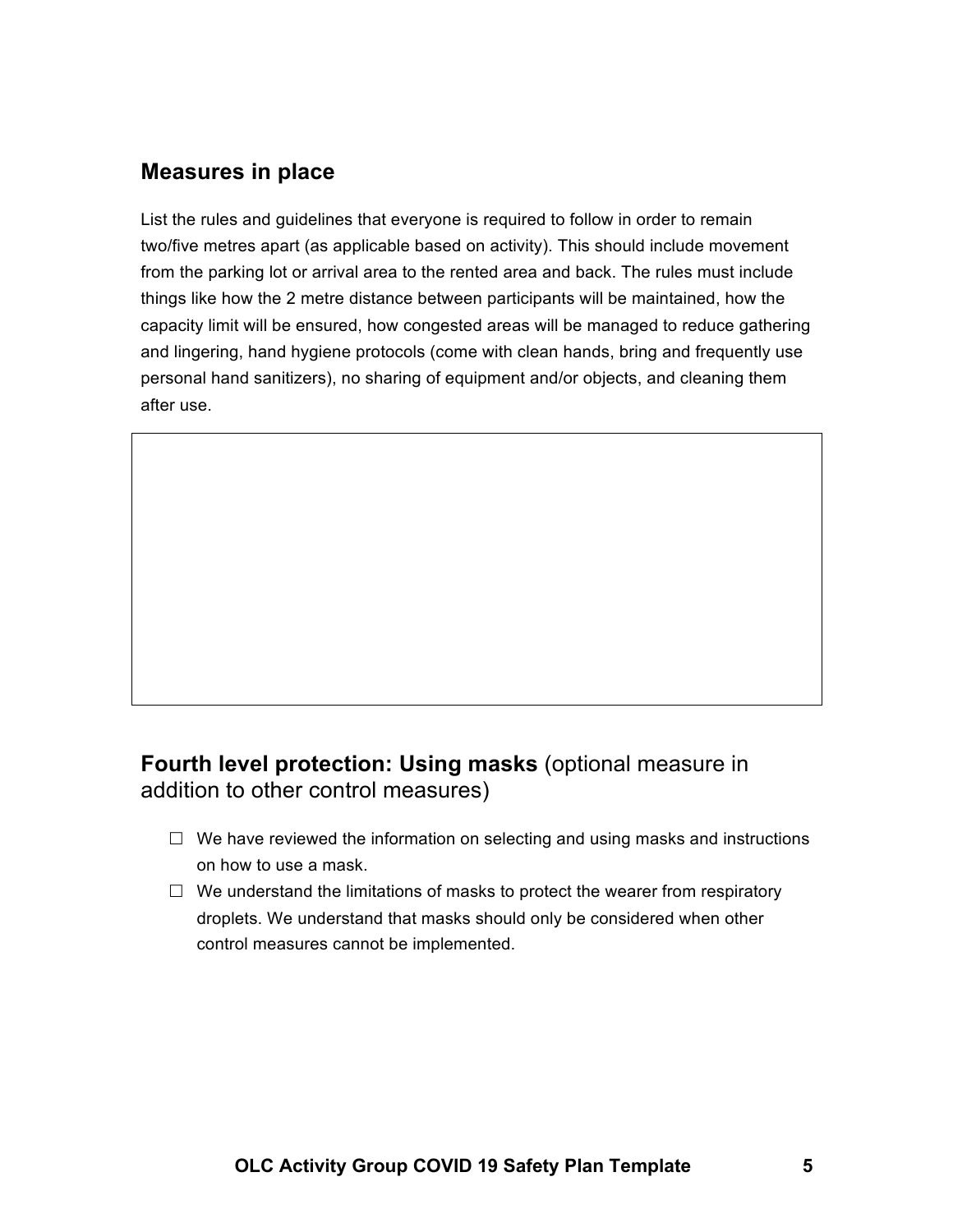## **Measures in place**

Who will use masks?

What instances will require the use of masks?

How have participants been informed of the correct use of masks?

#### **Reduce the risk of surface transmission through effective cleaning and hygiene practices**

- $\Box$  We have reviewed the information on cleaning and disinfecting surfaces.
- $\Box$  Handwashing locations are visible and easily accessed.
- $\Box$  We have communicated good hand hygiene practices to participants, volunteers, etc.

#### **Cleaning protocols**

Provide information about your cleaning plan. Specify who is responsible for cleaning, and what the cleaning protocols will include (e.g., which surfaces, equipment, objects, etc).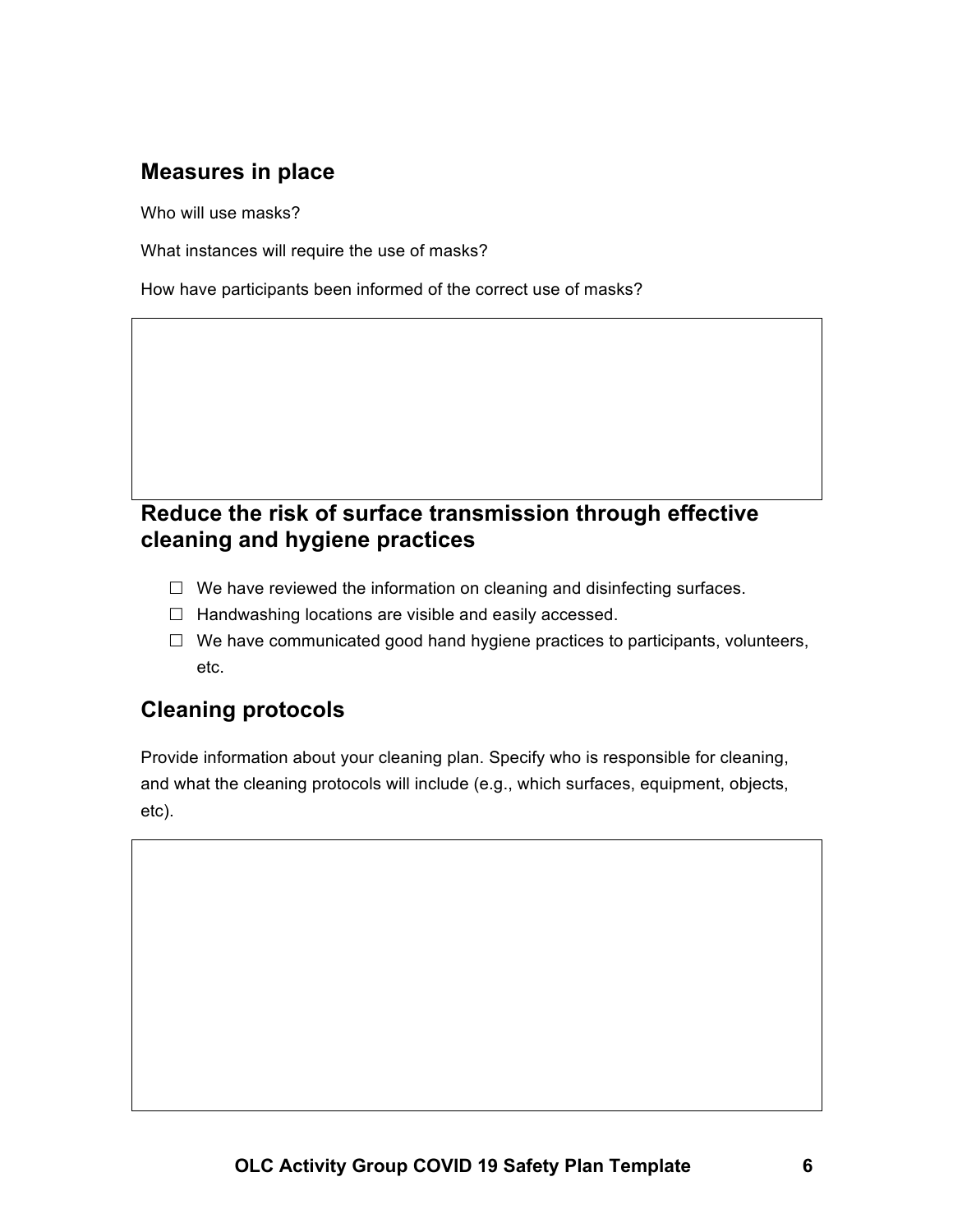## **Step 4: Develop policies**

Develop the necessary policies to manage your activity.

Our policies ensure that participants and others showing symptoms of COVID-19 are prohibited from participating in activities.

- $\Box$  Anyone who has had symptoms of COVID-19 in the last 10 days. Symptoms include fever, chills, new or worsening cough, shortness of breath, sore throat, and new muscle aches or headache.
- $\Box$  Anyone directed by Public Health to self-isolate.
- $\Box$  Anyone who has arrived from outside of Canada or who has had contact with a confirmed COVID-19 case must self-isolate for 14 days and monitor for symptoms.

#### **Our policy addresses individuals who may start to feel ill while participating. It includes the following:**

- $\Box$  Instruct the participant to go straight home. [Consult the BC COVID-19 Self-Assessment Tool, or call 811 for further guidance related to testing and selfisolation.]
- $\Box$  Sick individuals should report to first aid (or designated individual), even with mild symptoms.
- $\Box$  Sick participants should be asked to wash or sanitize their hands, provided with a mask, and isolated.
- $\Box$  If the participant becomes severely ill (e.g., difficulty breathing, chest pain), call 911. Clean and disinfect any surfaces that the ill worker has come into contact with.

#### **Step 5: Develop communication plans**

You must ensure that everyone participating in the activity knows how to keep themselves safe while participating:

- $\Box$  We have created and communicated to participants and support volunteers our safe activity plan that adheres to physical distancing, and have confirmed that they agree to participate in our activity as outlined.
- $\Box$  We have communicated that participants not observing the new safe activity plan will not be permitted to participate.
- $\Box$  We have a communication and training plan to ensure everyone is trained in

#### **OLC Activity Group COVID 19 Safety Plan Template 7**